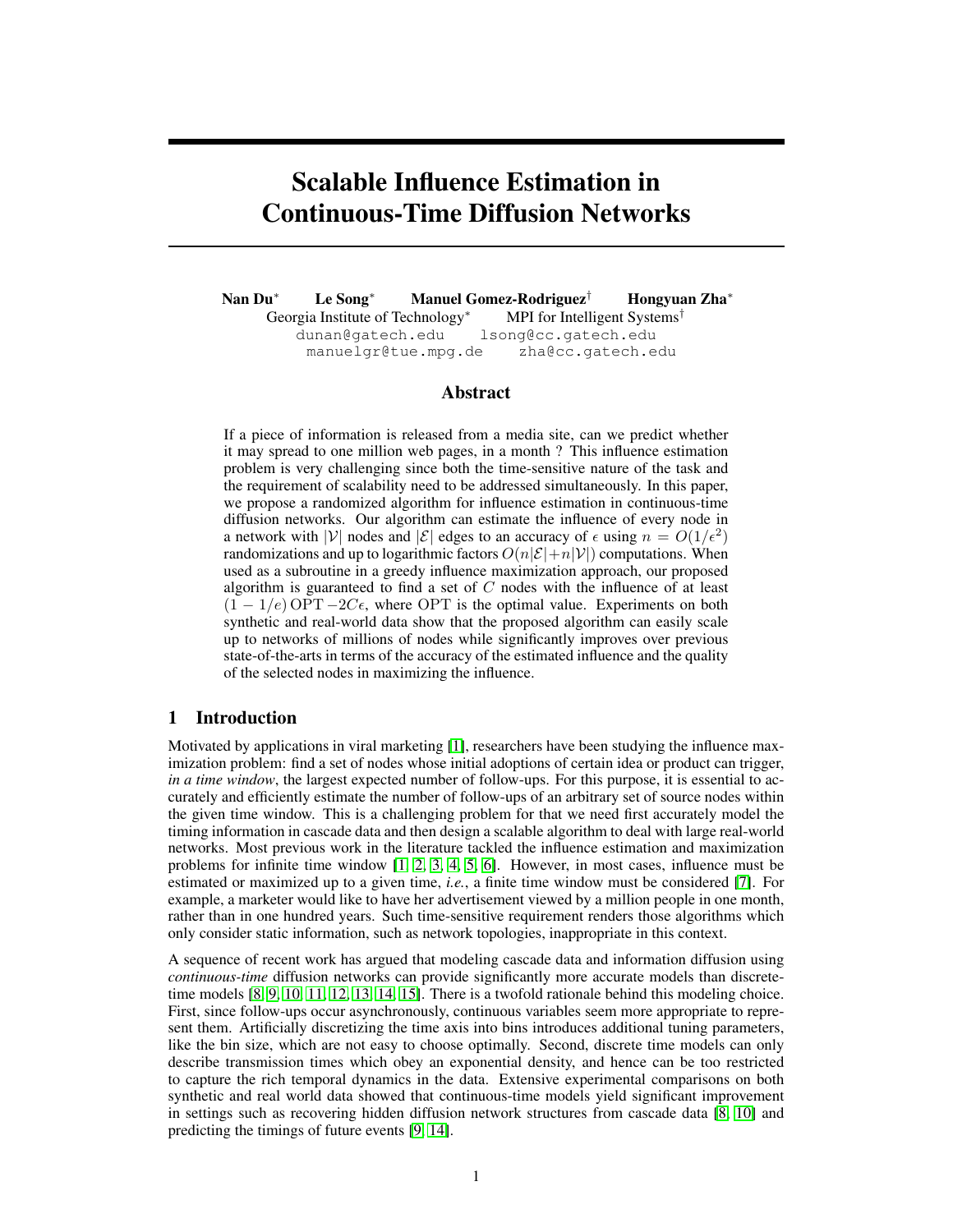However, estimating and maximizing influence based on continuous-time diffusion models also entail many challenges. First, the influence estimation problem in this setting is a difficult graphical model inference problem, *i.e.*, computing the marginal density of continuous variables in loopy graphical models. The exact answer can be computed only for very special cases. For example, Gomez-Rodriguez et al. [7] have shown that the problem can be solved exactly when the transmission functions are exponential densities, by using continuous time Markov processes theory. However, the computational complexity of such approach, in general, scales exponentially with the size and density of the network. Moreover, extending the approach to deal with arbitrary transmission functions would require additional nontrivial approximations which would increase even more the computational complexity. Second, it is unclear how to scale up influence estimation and maximization algorithms based on continuous-time diffusion models to millions of nodes. Especially in the maximization case, even a naive sampling algorithm for approximate inference is not scalable:  $n$  sampling rounds need to be carried out for each node to estimate the influence, which results in an overall  $O(n|\mathcal{V}||\mathcal{E})$  algorithm. Thus, our goal is to design a scalable algorithm which can perform influence estimation and maximization in this regime of networks with millions of nodes.

In particular, we propose CONTINEST (Continous-Time Influence Estimation), a scalable randomized algorithm for influence estimation in a continuous-time diffusion network with heterogeneous edge transmission functions. The key idea of the algorithm is to view the problem from the perspective of graphical model inference, and reduces the problem to a neighborhood estimation problem in graphs. Our algorithm can estimate the influence of every node in a network with  $|V|$  nodes and  $|\mathcal{E}|$  edges to an accuracy of  $\epsilon$  using  $n = O(1/\epsilon^2)$  randomizations and up to logarithmic factors  $O(n|\mathcal{E}| + n|\mathcal{V}|)$  computations. When used as a subroutine in a greedy influence maximization algorithm, our proposed algorithm is guaranteed to find a set of nodes with an influence of at least  $(1 - 1/e)$  OPT  $-2C\epsilon$ , where OPT is the optimal value. Finally, we validate CONTINEST on both influence estimation and maximization problems over large synthetic and real world datasets. In terms of influence estimation, CONTINEST is much closer to the true influence and much faster than other state-of-the-art methods. With respect to the influence maximization, CONTINEST allows us to find a set of sources with greater influence than other state-of-the-art methods.

# 2 Continuous-Time Diffusion Networks

First, we revisit the continuous-time generative model for cascade data in social networks introduced in [10]. The model associates each edge  $j \to i$  with a transmission function,  $f_{ii}(\tau_{ii})$ , a density over time, in contrast to previous discrete-time models which associate each edge with a fixed infection probability [1]. Moreover, it also differs from discrete-time models in the sense that events in a cascade are not generated iteratively in rounds, but event timings are sampled directly from the transmission function in the continuous-time model.

**Continuous-Time Independent Cascade Model.** Given a *directed* contact network,  $G = (V, E)$ , we use a continuous-time independent cascade model for modeling a diffusion process [10]. The process begins with a set of infected source nodes, A, initially adopting certain *contagion* (idea, meme or product) at time zero. The contagion is transmitted from the sources along their out-going edges to their direct neighbors. Each transmission through an edge entails a *random* spreading time,  $\tau$ , drawn from a density over time,  $f_{ii}(\tau)$ . We assume transmission times are independent and possibly distributed differently across edges. Then, the infected neighbors transmit the contagion to their respective neighbors, and the process continues. We assume that an infected node remains infected for the entire diffusion process. Thus, if a node  $i$  is infected by multiple neighbors, only the neighbor that first infects node  $i$  will be the *true parent*. As a result, although the contact network can be an arbitrary directed network, each cascade (a vector of event timing information from the spread of a contagion) induces a Directed Acyclic Graph (DAG).

**Heterogeneous Transmission Functions.** Formally, the transmission function  $f_{ji}(t_i|t_j)$  for directed edge  $j \rightarrow i$  is the conditional density of node i getting infected at time  $t_i$  given that node j was infected at time  $t_j$ . We assume it is shift invariant:  $f_{ji}(t_i|t_j) = f_{ji}(\tau_{ji})$ , where  $\tau_{ji} := t_i - t_j$ , and nonnegative:  $f_{ji}(\tau_{ji}) = 0$  if  $\tau_{ji} < 0$ . Both parametric transmission functions, such as the exponential and Rayleigh function [10, 16], and nonparametric function [8] can be used and estimated from cascade data (see Appendix A for more details).

Shortest-Path property. The independent cascade model has a useful property we will use later: given a sample of transmission times of all edges, the time  $t_i$  taken to infect a node i is the length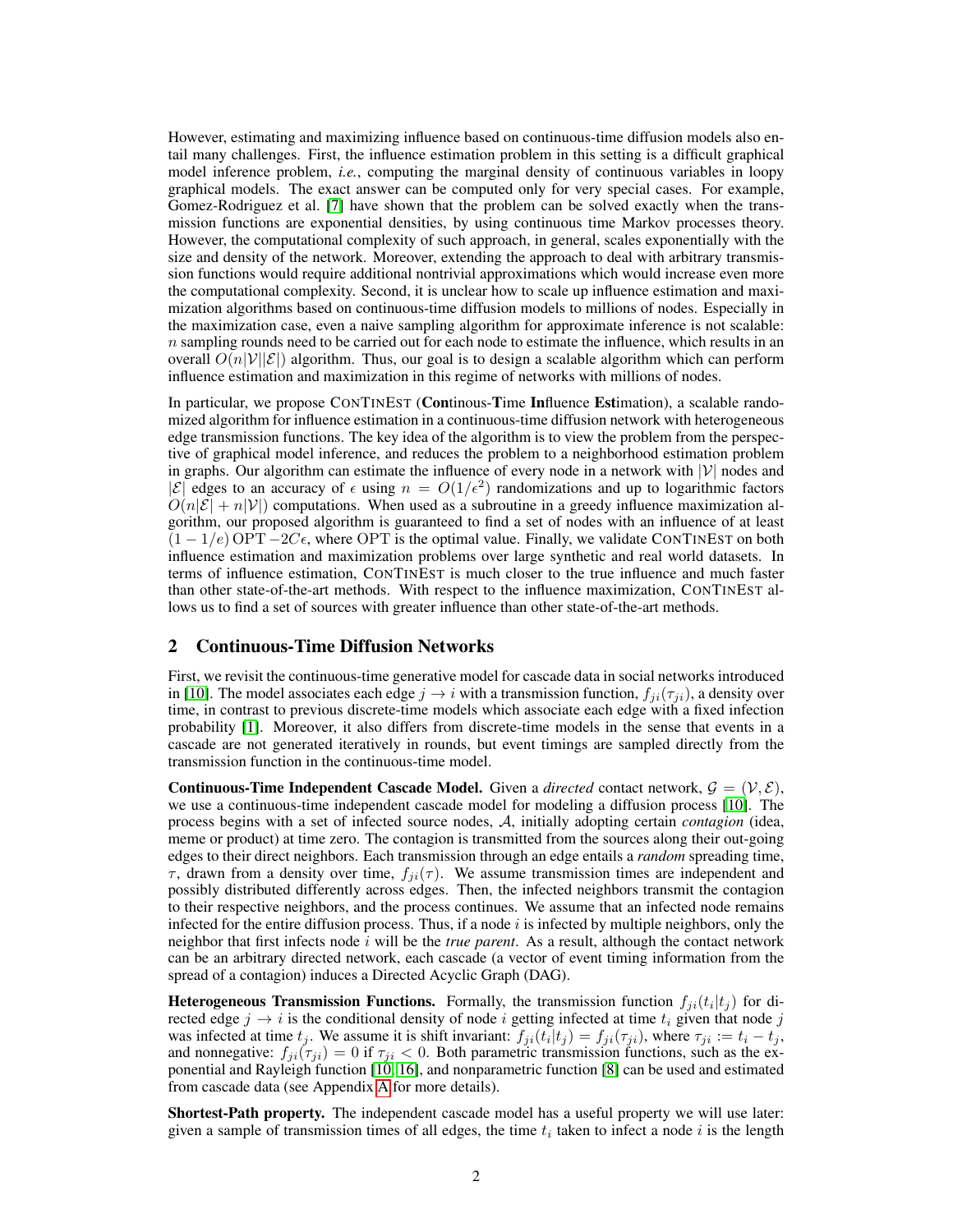of the shortest path in  $G$  from the sources to node i, where the edge weights correspond to the associated transmission times.

## 3 Graphical Model Perspectives for Continuous-Time Diffusion Networks

The continuous-time independent cascade model is essentially a directed graphical model for a set of *dependent* random variables, the infection times  $t_i$  of the nodes, where the conditional independence structure is supported on the contact network  $G$  (see Appendix B for more details). More formally, the joint density of  $\{t_i\}_{i\in\mathcal{V}}$  can be expressed as

$$
p(\lbrace t_i \rbrace_{i \in \mathcal{V}}) = \prod_{i \in \mathcal{V}} p(t_i | \lbrace t_j \rbrace_{j \in \pi_i}), \tag{1}
$$

where  $\pi_i$  denotes the set of parents of node i in a cascade-induced DAG, and  $p(t_i | \{t_j\}_{j \in \pi_i})$  is the conditional density of infection  $t_i$  at node i given the infection times of its parents.

Instead of directly modeling the infection times  $t_i$ , we can focus on the set of mutually *independent* random transmission times  $\tau_{ji} = t_i - t_j$ . Interestingly, by switching from a node-centric view to an edge-centric view, we obtain a fully factorized joint density of the set of transmission times

$$
p\left(\{\tau_{ji}\}_{(j,i)\in\mathcal{E}}\right) = \prod_{(j,i)\in\mathcal{E}} f_{ji}(\tau_{ji}),\tag{2}
$$

Based on the Shortest-Path property of the independent cascade model, each variable  $t_i$  can be viewed as a transformation from the collection of variables  $\{\tau_{ji}\}_{(j,i)\in\mathcal{E}}$ .

More specifically, let  $Q_i$  be the collection of directed paths in G from the source nodes to node i, where each path  $q \in \mathcal{Q}_i$  contains a sequence of directed edges  $(j, l)$ . Assuming all source nodes are infected at zero time, then we obtain variable  $t_i$  via

$$
t_i = g_i\left(\{\tau_{ji}\}_{(j,i)\in\mathcal{E}}\right) := \min_{q\in\mathcal{Q}_i} \sum_{(j,l)\in q} \tau_{jl},\tag{3}
$$

where the transformation  $g_i(\cdot)$  is the value of the shortest-path minimization. As a special case, we can now compute the probability of node  $i$  infected before  $T$  using a set of independent variables:

$$
\Pr\left\{t_i \le T\right\} = \Pr\left\{g_i\left(\{\tau_{ji}\}_{(j,i)\in\mathcal{E}}\right) \le T\right\}.
$$
\n(4)

The significance of the relation is that it allows us to transform a problem involving a sequence of dependent variables  $\{t_i\}_{i\in\mathcal{V}}$  to one with independent variables  $\{\tau_{ji}\}_{(j,i)\in\mathcal{E}}$ . Furthermore, the two perspectives are connected via the shortest path algorithm in weighted directed graph, a standard well-studied operation in graph analysis.

#### 4 Influence Estimation Problem in Continuous-Time Diffusion Networks

Intuitively, given a time window, the wider the spread of infection, the more influential the set of sources. We adopt the definition of influence as the average number of infected nodes given a set of source nodes and a time window, as in previous work [7]. More formally, consider a set of  $C$  source nodes  $A \subseteq V$  which gets infected at time zero, then, given a time window T, a node i is infected in the time window if  $t_i \leq T$ . The expected number of infected nodes (or the influence) given the set of transmission functions  ${f_{ji}}_{(i,i) \in \mathcal{E}}$  can be computed as

$$
\sigma(\mathcal{A}, T) = \mathbb{E}\left[\sum_{i \in \mathcal{V}} \mathbb{I}\left\{t_i \leq T\right\}\right] = \sum_{i \in \mathcal{V}} \mathbb{E}\left[\mathbb{I}\left\{t_i \leq T\right\}\right] = \sum_{i \in \mathcal{V}} \Pr\left\{t_i \leq T\right\},\tag{5}
$$

where I {·} is the indicator function and the expectation is taken over the the set of *dependent* variables  $\{t_i\}_{i\in\mathcal{V}}$ .

Essentially, the influence estimation problem in Eq. (5) is an inference problem for graphical models, where the probability of event  $t_i \leq T$  given sources in A can be obtained by summing out the possible configuration of other variables  $\{t_j\}_{j\neq i}$ . That is

$$
\Pr\{t_i \leq T\} = \int_0^\infty \cdots \int_{t_i=0}^T \cdots \int_0^\infty \left(\prod_{j \in \mathcal{V}} p\left(t_j | \{t_l\}_{l \in \pi_j}\right)\right) \left(\prod_{j \in \mathcal{V}} dt_j\right),\tag{6}
$$

which is, in general, a very challenging problem. First, the corresponding directed graphical models can contain nodes with high in-degree and high out-degree. For example, in Twitter, a user can follow dozens of other users, and another user can have hundreds of "followees". The tree-width corresponding to this directed graphical model can be very high, and we need to perform integration for functions involving many continuous variables. Second, the integral in general can not be eval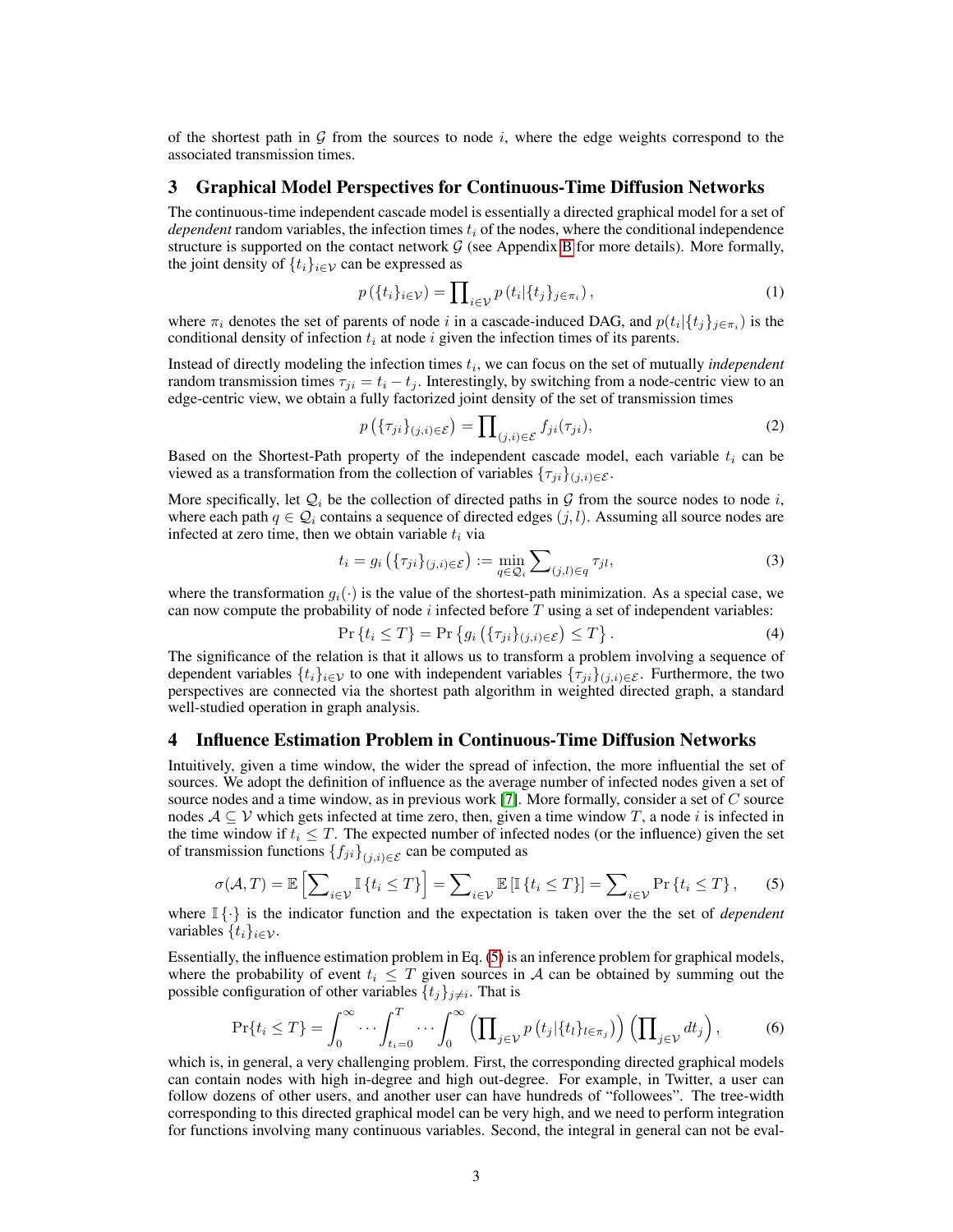uated analytically for heterogeneous transmission functions, which means that we need to resort to numerical integration by discretizing the domain  $[0, \infty)$ . If we use N level of discretization for each variable, we would need to enumerate  $O(N^{|\pi_i|})$  entries, exponential in the number of parents.

Only in very special cases, can one derive the closed-form equation for computing  $Pr\{t_i \leq T\}$  [7]. However, without further heuristic approximation, the computational complexity of the algorithm is exponential in the size and density of the network. The intrinsic complexity of the problem entails the utilization of approximation algorithms, such as mean field algorithms or message passing algorithms.We will design an efficient randomized (or sampling) algorithm in the next section.

## 5 Efficient Influence Estimation in Continuous-Time Diffusion Networks

Our first key observation is that we can transform the influence estimation problem in Eq. (5) into a problem with *independent* variables. Using relation in Eq. (4), we have

$$
\sigma(\mathcal{A}, T) = \sum_{i \in \mathcal{V}} \Pr \left\{ g_i \left( \{ \tau_{ji} \}_{(j,i) \in \mathcal{E}} \right) \le T \right\} = \mathbb{E} \left[ \sum_{i \in \mathcal{V}} \mathbb{I} \left\{ g_i \left( \{ \tau_{ji} \}_{(j,i) \in \mathcal{E}} \right) \le T \right\} \right], \quad (7)
$$

where the expectation is with respect to the set of independent variables  $\{\tau_{ji}\}_{(j,i)\in\mathcal{E}}$ . This equivalent formulation suggests a naive sampling (NS) algorithm for approximating  $\sigma(A, T)$ : draw n samples of  $\{\tau_{ji}\}_{(i,i)\in\mathcal{E}}$ , run a shortest path algorithm for each sample, and finally average the results (see Appendix C for more details). However, this naive sampling approach has a computational complexity of  $O(nC|\mathcal{V}||\mathcal{E}| + nC|\mathcal{V}|^2 \log |\mathcal{V}|)$  due to the repeated calling of the shortest path algorithm. This is quadratic to the network size, and hence not scalable to millions of nodes.

Our second key observation is that for each sample  $\{\tau_{ji}\}_{(j,i)\in\mathcal{E}}$ , we are only interested in the neighborhood size of the source nodes, *i.e.*, the summation  $\sum_{i\in\mathcal{V}} \mathbb{I} \{\cdot\}$  in Eq. (7), rather than in the individual shortest paths. Fortunately, the neighborhood size estimation problem has been studied in the theoretical computer science literature. Here, we adapt a very efficient randomized algorithm by Cohen [17] to our influence estimation problem. This randomized algorithm has a computational complexity of  $O(|\mathcal{E}| \log |\mathcal{V}| + |\mathcal{V}| \log^2 |\mathcal{V}|)$  and it estimates the neighborhood sizes for *all* possible single source node locations. Since it needs to run once for each sample of  $\{\tau_{ji}\}_{(j,i)\in\mathcal{E}}$ , we obtain an overall influence estimation algorithm with  $O(n|\mathcal{E}| \log |\mathcal{V}| + n|\mathcal{V}| \log^2 |\mathcal{V}|)$  computation, nearly linear in network size. Next we will revisit Cohen's algorithm for neighborhood estimation.

#### 5.1 Randomized Algorithm for Single-Source Neighborhood Size Estimation

Given a fixed set of edge transmission times  $\{\tau_{ji}\}_{(j,i)\in\mathcal{E}}$  and a source node s, infected at time 0, the neighborhood  $\mathcal{N}(s, T)$  of a source node s given a time window T is the set of nodes within distance T from s, *i.e.*,

$$
\mathcal{N}(s,T) = \left\{ i \mid g_i\left(\{\tau_{ji}\}_{(j,i)\in\mathcal{E}}\right) \leq T, \ i \in \mathcal{V} \right\}.
$$
\n
$$
(8)
$$

Instead of estimating  $\mathcal{N}(s, T)$  directly, the algorithm will assign an exponentially distributed random label  $r_i$  to each network node i. Then, it makes use of the fact that the minimum of a set of exponential random variables  $\{r_i\}_{i \in \mathcal{N}(s,T)}$  will also be a exponential random variable, but with its parameter equals to the number of variables. That is if each  $r_i \sim \exp(-r_i)$ , then the smallest label within distance T from source  $s, r_* := \min_{i \in \mathcal{N}(s,T)} r_i$ , will distribute as  $r_* \sim \exp\{-|\mathcal{N}(s,T)|r_*\}.$ Suppose we randomize over the labeling m times, and obtain m such least labels,  $\{r^u_*\}_{u=1}^m$ . Then the neighborhood size can be estimated as

$$
|\mathcal{N}(s,T)| \approx \frac{m-1}{\sum_{u=1}^{m} r_u^u}.
$$
\n(9)

which is shown to be an unbiased estimator of  $|\mathcal{N}(s,T)|$  [17]. This is an interesting relation since it allows us to transform the counting problem in (8) to a problem of finding the minimum random label  $r_{\ast}$ . The key question is whether we can compute the least label  $r_{\ast}$  efficiently, given random labels  $\{r_i\}_{i\in\mathcal{V}}$  and any source node s.

Cohen [17] designed a modified Dijkstra's algorithm (Algorithm 1) to construct a data structure  $r_*(s)$ , called least label list, for each node s to support such query. Essentially, the algorithm starts with the node  $i$  with the smallest label  $r_i$ , and then it traverses in breadth-first search fashion along the reverse direction of the graph edges to find all reachable nodes. For each reachable node s, the distance  $d_*$  between i and s, and  $r_i$  are added to the end of  $r_*(s)$ . Then the algorithm moves to the node i' with the second smallest label  $r_{i'}$ , and similarly find all reachable nodes. For each reachable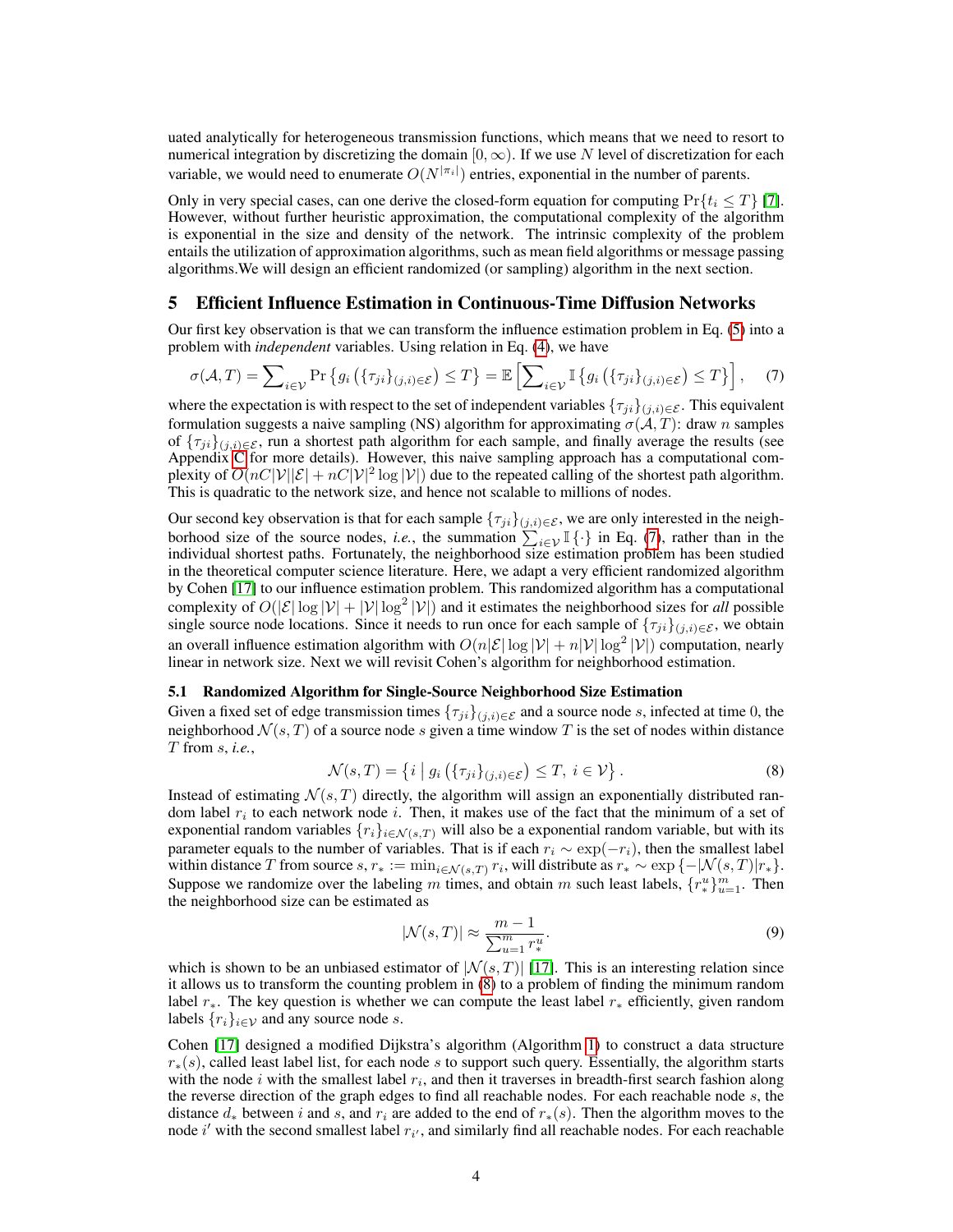node s, the algorithm will compare the current distance  $d_*$  between  $i'$  and s with the last recorded distance in  $r_*(s)$ . If the current distance is smaller, then the current  $d_*$  and  $r_{i'}$  are added to the end of  $r_*(s)$ . Then the algorithm move to the node with the third smallest label and so on. The algorithm is summarized in Algorithm 1 in Appendix D.

Algorithm 1 returns a list  $r_*(s)$  per node  $s \in V$ , which contains information about distance to the smallest reachable labels from s. In particular, each list contains pairs of distance and random labels,  $(d, r)$ , and these pairs are ordered as

$$
\infty > d_{(1)} > d_{(2)} > \ldots > d_{(|r_*(s)|)} = 0 \tag{10}
$$

$$
r_{(1)} < r_{(2)} < \ldots < r_{(|r_*(s)|)},\tag{11}
$$

where  $\{\cdot\}_{(l)}$  denotes the l-th element in the list. (see Appendix D for an example). If we want to query the smallest reachable random label  $r_*$  for a given source s and a time T, we only need to perform a binary search on the list for node s:

$$
r_* = r_{(l)}, \text{ where } d_{(l-1)} > T \ge d_{(l)}.
$$
 (12)

Finally, to estimate  $|\mathcal{N}(s,T)|$ , we generate m *i.i.d.* collections of random labels, run Algorithm 1 on each collection, and obtain m values  $\{r^u_*\}_{u=1}^m$ , which we use on Eq. (9) to estimate  $|\mathcal{N}(i,T)|$ .

The computational complexity of Algorithm 1 is  $O(|\mathcal{E}| \log |\mathcal{V}| + |\mathcal{V}| \log^2 |\mathcal{V}|)$ , with expected size of each  $r_*(s)$  being  $O(\log |\mathcal{V}|)$ . Then the expected time for querying  $r_*$  is  $O(\log \log |\mathcal{V}|)$  using binary search. Since we need to generate m set of random labels and run Algorithm 1 m times, the overall computational complexity for estimating the single-source neighborhood size for all  $s \in V$ is  $O(m|\mathcal{E}| \log |\mathcal{V}| + m|\mathcal{V}| \log^2 |\mathcal{V}| + m|\mathcal{V}| \log \log |\mathcal{V}|$ ). For large scale network, and when  $m \ll$  $\min\{|\mathcal{V}|, |\mathcal{E}|\}$ , this randomized algorithm can be much more efficient than approaches based on directly calculating the shortest paths.

#### 5.2 Constructing Estimation for Multiple-Source Neighborhood Size

When we have a set of sources, A, its neighborhood is the union of the neighborhoods of its constituent sources

$$
\mathcal{N}(\mathcal{A}, T) = \bigcup_{i \in \mathcal{A}} \mathcal{N}(i, T). \tag{13}
$$

This is true because each source independently infects its downstream nodes. Furthermore, to calculate the least label list r<sub>∗</sub> corresponding to  $\mathcal{N}(\mathcal{A}, T)$ , we can simply reuse the least label list r<sub>∗</sub>(i) of each individual source  $i \in A$ . More formally,

$$
r_* = \min_{i \in \mathcal{A}} \ \min_{j \in \mathcal{N}(i,T)} r_j,\tag{14}
$$

where the inner minimization can be carried out by querying  $r_*(i)$ . Similarly, after we obtain m samples of  $r_*$ , we can estimate  $|\mathcal{N}(\mathcal{A}, T)|$  using Eq. (9). Importantly, very little additional work is needed when we want to calculate  $r_*$  for a set of sources  $A$ , and we can reuse work done for a single source. This is very different from a naive sampling approach where the sampling process needs to be done completely anew if we increase the source set. In contrast, using the randomized algorithm, only an additional constant-time minimization over  $|\mathcal{A}|$  numbers is needed.

#### 5.3 Overall Algorithm

So far, we have achieved efficient neighborhood size estimation of  $|\mathcal{N}(A, T)|$  with respect to a given set of transmission times  $\{\tau_{ji}\}_{(i,i)\in\mathcal{E}}$ . Next, we will estimate the influence by averaging over multiple sets of samples for  $\{\tau_{ji}\}_{(j,i)\in\mathcal{E}}$ . More specifically, the relation from (7)

$$
\sigma(\mathcal{A}, T) = \mathbb{E}_{\{\tau_{ji}\}_{(j,i)\in\mathcal{E}}} [|\mathcal{N}(\mathcal{A}, T)|] = \mathbb{E}_{\{\tau_{ji}\}} \mathbb{E}_{\{\tau^1, \dots, \tau^m\}|\{\tau_{ji}\}} \left[\frac{m-1}{\sum_{u=1}^m r_u^u}\right],
$$
(15)

suggests the following overall algorithm

Continuous-Time Influence Estimation (CONTINEST):

1. Sample *n* sets of random transmission times  $\{\tau_{ij}^l\}_{(j,i)\in\mathcal{E}} \sim \prod_{(j,i)\in\mathcal{E}} f_{ji}(\tau_{ji})$ 

2. Given a set of  $\{\tau_{ij}^l\}_{(j,i)\in\mathcal{E}}$ , sample m sets of random labels  $\{\tau_i^u\}_{i\in\mathcal{V}} \sim \prod_{i\in\mathcal{V}} \exp(-r_i)$ 

3. Estimate  $\sigma(A, T)$  by sample averages  $\sigma(A, T) \approx \frac{1}{n} \sum_{l=1}^{n} ((m-1)/\sum_{u_l=1}^{m} r_*^{u_l})$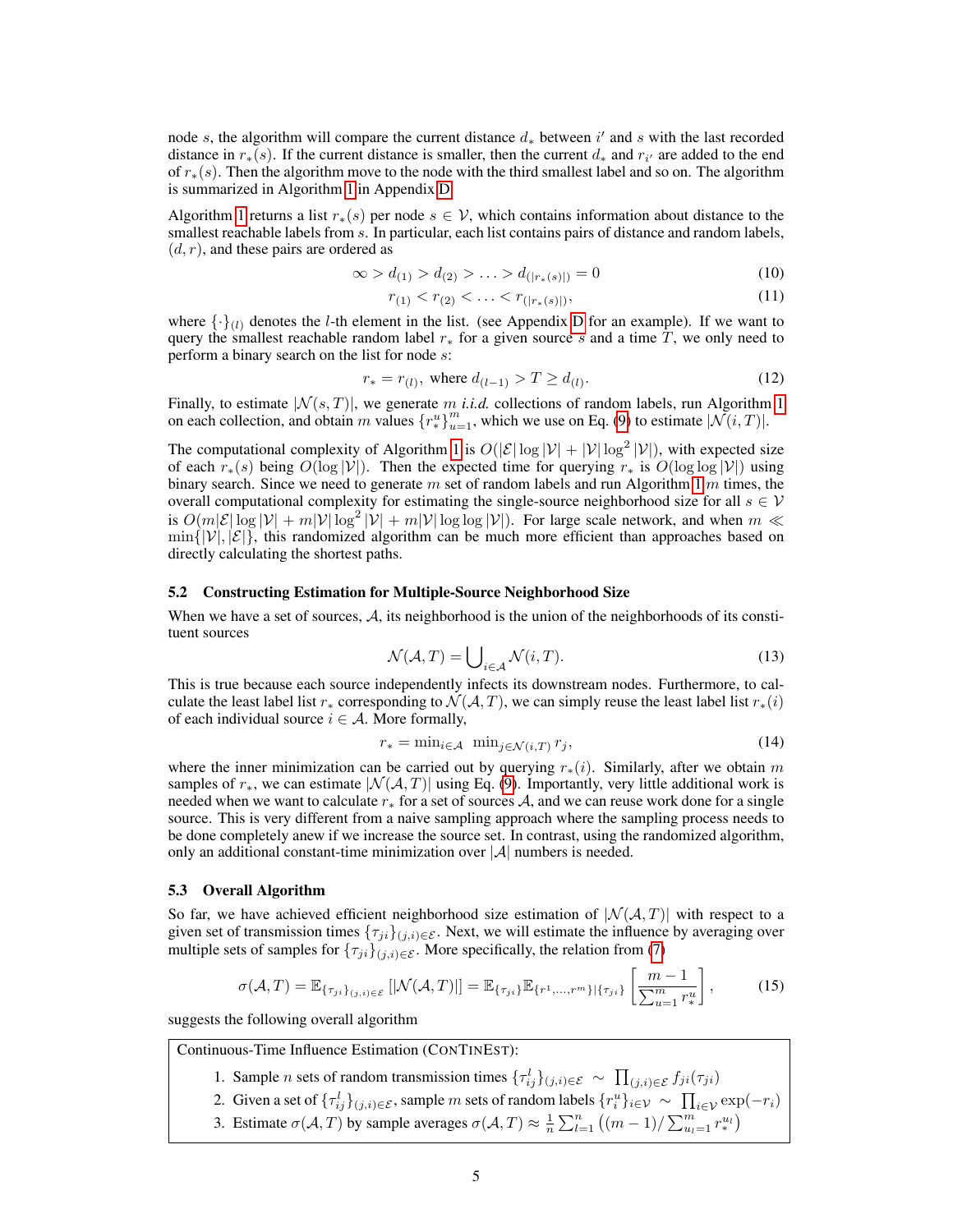Importantly, the number of random labels,  $m$ , does not need to be very large. Since the estimator for  $|\mathcal{N}(A, T)|$  is unbiased [17], essentially the outer-loop of averaging over n samples of random transmission times further reduces the variance of the estimator in a rate of  $O(1/n)$ . In practice, we can use a very small  $m$  (*e.g.*, 5 or 10) and still achieve good results, which is also confirmed by our later experiments. Compared to [2], the novel application of Cohen's algorithm arises for estimating influence for multiple sources, which drastically reduces the computation by cleverly using the least-label list from single source. Moreover, we have the following theoretical guarantee (see Appendix E for proof)

Theorem 1 *Draw the following number of samples for the set of random transmission times*

$$
n \geqslant \frac{C\Lambda}{\epsilon^2} \log \left( \frac{2|\mathcal{V}|}{\delta} \right) \tag{16}
$$

 $where \ \Lambda := \max_{\mathcal{A}: |\mathcal{A}| \leq C} 2\sigma(\mathcal{A}, T)^2/(m-2) + 2Var(|\mathcal{N}(\mathcal{A}, T)|)(m-1)/(m-2) + 2a\epsilon/3$  and  $|N(A,T)| \le a$ , and for each set of random transmission times, draw m set of random labels. Then  $|\hat{\sigma}(A, T) - \sigma(A, T)| \leq \epsilon$  *uniformly for all*  $A$  *with*  $|A| \leq C$ *, with probability at least*  $1 - \delta$ *.* 

The theorem indicates that the minimum number of samples,  $n$ , needed to achieve certain accuracy is related to the actual size of the influence  $\sigma(A, T)$ , and the variance of the neighborhood size  $|\mathcal{N}(\mathcal{A}, T)|$  over the random draw of samples. The number of random labels, m, drawn in the inner loop of the algorithm will monotonically decrease the dependency of n on  $\sigma(\mathcal{A}, T)$ . It suffices to draw a small number of random labels, as long as the value of  $\sigma(A,T)^2/(m-2)$  matches that of  $Var(|\mathcal{N}(\mathcal{A}, T)|)$ . Another implication is that influence at larger time window T is harder to estimate, since  $\sigma(A, T)$  will generally be larger and hence require more random labels.

## 6 Influence Maximization

Once we know how to estimate the influence  $\sigma(A, T)$  for any  $A \subseteq V$  and time window T efficiently, we can use them in finding the optimal set of C source nodes  $A^* \subseteq V$  such that the expected number of infected nodes in  $G$  is maximized at  $T$ . That is, we seek to solve,

$$
\mathcal{A}^* = \operatorname{argmax}_{|\mathcal{A}| \leq C} \ \sigma(\mathcal{A}, T), \tag{17}
$$

where set  $A$  is the variable. The above optimization problem is NP-hard in general. By construction,  $\sigma(\mathcal{A}, T)$  is a non-negative, monotonic nondecreasing function in the set of source nodes, and it can be shown that  $\sigma(A, T)$  satisfies a diminishing returns property called submodularity [7].

A well-known approximation algorithm to maximize monotonic submodular functions is the *greedy algorithm*. It adds nodes to the source node set  $A$  sequentially. In step k, it adds the node i which maximizes the *marginal gain*  $\sigma(A_{k-1} \cup \{i\}; T) - \sigma(A_{k-1}; T)$ . The greedy algorithm finds a source node set which achieves at least a constant fraction  $(1 - 1/e)$  of the optimal [18]. Moreover, lazy evaluation [5] can be employed to reduce the required number of *marginal gains* per iteration. By using our influence estimation algorithm in each iteration of the greedy algorithm, we gain the following additional benefits:

First, at each iteration  $k$ , we do not need to rerun the full influence estimation algorithm (section 5.2). We just need to store the least label list  $r_*(i)$  for each node  $i \in V$  computed for a single source, which requires expected storage size of  $O(|\mathcal{V}| \log |\mathcal{V}|)$  overall.

Second, our influence estimation algorithm can be easily parallelized. Its two nested sampling loops can be parallelized in a straightforward way since the variables are independent of each other. However, in practice, we use a small number of random labels, and  $m \ll n$ . Thus we only need to parallelize the sampling for the set of random transmission times  $\{\tau_{ji}\}$ . The storage of the least element lists can also be distributed.

However, by using our randomized algorithm for influence estimation, we also introduce a sampling error to the greedy algorithm due to the approximation of the influence  $\sigma(A, T)$ . Fortunately, the greedy algorithm is tolerant to such sampling noise, and a well-known result provides a guarantee for this case (following an argument in [19, Th. 7.9]):

**Theorem 2** *Suppose the influence*  $\sigma(A, T)$  *for all* A *with*  $|A| \leq C$  *are estimated uniformly with error*  $\epsilon$  *and confidence*  $1 - \delta$ *, the greedy algorithm returns a set of sources*  $\hat{A}$  *such that*  $\sigma(\hat{A}, T) \ge$  $(1 - 1/e)OPT - 2C\epsilon$  with probability at least  $1 - \delta$ .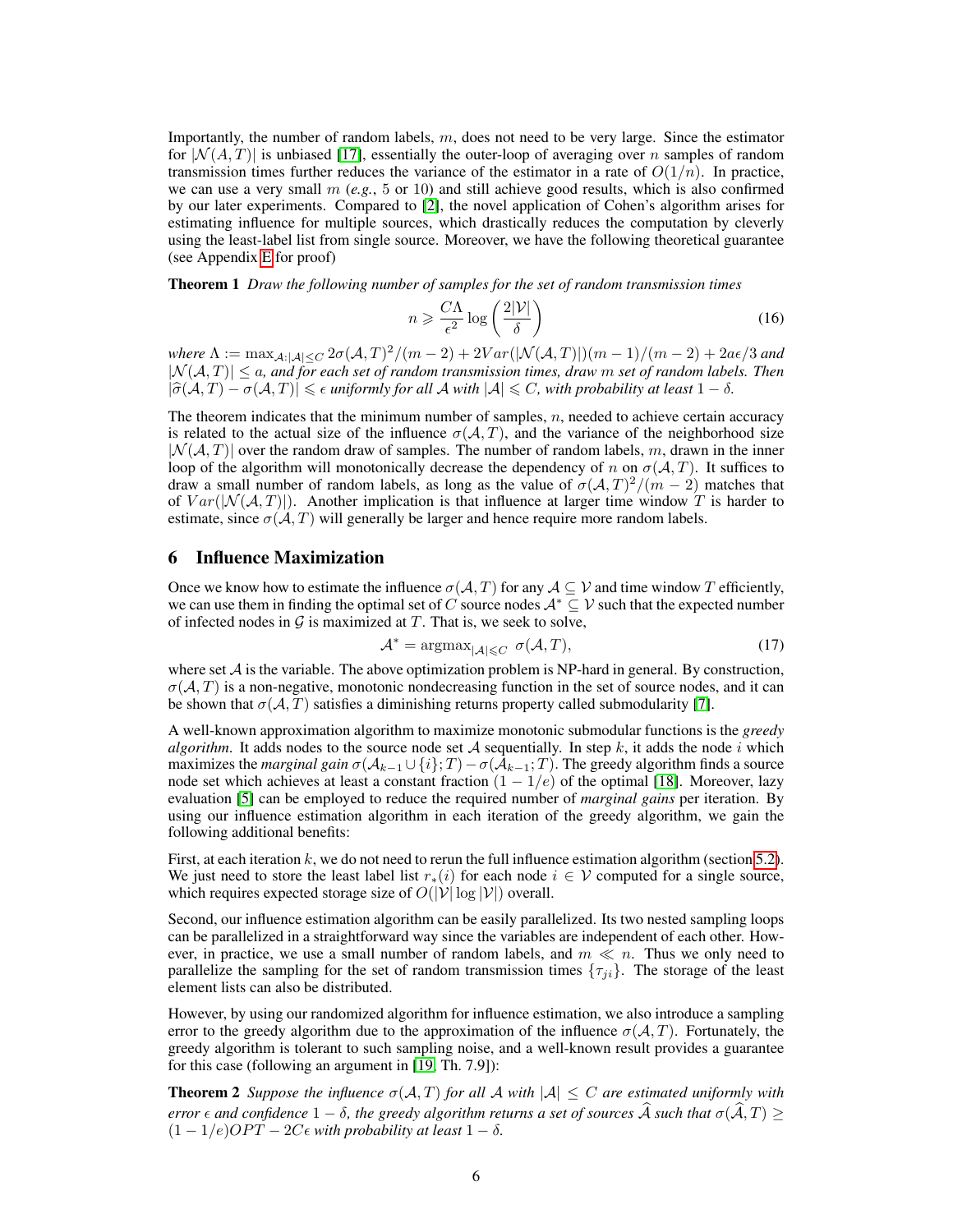

Figure 1: For core-periphery networks with 1,024 nodes and 2,048 edges, (a) estimated influence for increasing time window T, and (b) fixing  $T = 10$ , relative error for increasing number of samples with 5 random labels, and (c) for increasing number of random labels with 10,000 random samples.

# 7 Experiments

We evaluate the accuracy of the estimated influence given by CONTINEST and investigate the performance of influence maximization on synthetic and real networks. We show that our approach significantly outperforms the state-of-the-art methods in terms of both speed and solution quality.

Synthetic network generation. We generate three types of Kronecker networks [20]: (*i*) coreperiphery networks (parameter matrix: [0.9 0.5; 0.5 0.3]), which mimic the information diffusion traces in real world networks [21], (*ii*) random networks ([0.5 0.5; 0.5 0.5]), typically used in physics and graph theory [22] and (*iii*) hierarchical networks ([0.9 0.1; 0.1 0.9]) [10]. Next, we assign a pairwise transmission function for every directed edge in each type of network and set its parameters at random. In our experiments, we use the Weibull distribution [16],  $f(t; \alpha, \beta) = \frac{\beta}{\alpha} \left(\frac{t}{\alpha}\right)^{\beta-1} e^{-(t/\alpha)^{\beta}}, t \geq 0$ , where  $\alpha > 0$  is a scale parameter and  $\beta > 0$  is a shape  $f(t; \alpha, \beta) = \frac{1}{\alpha} \left( \frac{\alpha}{\alpha} \right)$ .  $e^{-(t+1)}$ ,  $t \ge 0$ , where  $\alpha > 0$  is a searc parameter. The Weibull distribution (Wbl) has often been used to model lifetime events in survival analysis, providing more flexibility than an exponential distribution [16]. We choose  $\alpha$  and  $\beta$  from 0 to 10 uniformly at random for each edge in order to have heterogeneous temporal dynamics. Finally, for each type of Kronecker network, we generate 10 sample networks, each of which has different  $\alpha$  and  $\beta$  chosen for every edge.

Accuracy of the estimated influence. To the best of our knowledge, there is no analytical solution to the influence estimation given Weibull transmission function. Therefore, we compare CON-TINEST with Naive Sampling (NS) approach (see Appendix C) by considering the highest degree node in a network as the source, and draw 1,000,000 samples for NS to obtain near ground truth. Figures 1(a) compares CONTINEST with the ground truth provided by NS at different time window T, from 0.1 to 10 in corre-periphery networks. For CONTINEST, we generate up to 10,000 random samples (or set of random waiting times), and 5 random labels in the inner loop. In all three networks, estimation provided by CONTINEST fits accurately the ground truth, and the relative error decreases quickly as we increase the number of samples and labels (Figures  $1(b)$  and  $1(c)$ ). For 10,000 random samples with 5 random labels, the relative error is smaller than 0.01. (see Appendix F for additional results on the random and hierarchal networks)

Scalability. We compare CONTINEST to the state-of-the-art method INFLUMAX [7] and the Naive Sampling (NS) method in terms of runtime for the continuous-time influence estimation and maximization. For CONTINEST, we draw 10,000 samples in the outer loop, each having 5 random labels in the inner loop. For NS, we also draw 10,000 samples. The first two experiments are carried out in a single 2.4GHz processor. First, we compare the performance of increasingly selecting sources (from 1 to 10) on small core-periphery networks (Figure 2(a)). When the number of selected sources is 1, different algorithms essentially spend time estimating the influence for each node. CONTINEST outperforms other methods by order of magnitude and for the number of sources larger than 1, it can efficiently reuse computations for estimating influence for individual nodes. Dashed lines mean that a method did not finish in 24 hours, and the estimated run time is plotted. Next, we compare the run time for selecting 10 sources on core-periphery networks of 128 nodes with increasing densities (or the number of edges) (Figure 2(a)). Again, INFLUMAX and NS are order of magnitude slower due to their respective exponential and quadratic computational complexity in network density. In contrast, the run time of CONTINEST only increases slightly with the increasing density since its computational complexity is linear in the number of edges (see Appendix F for additional results on the random and hierarchal networks). Finally, we evaluate the speed on large core-periphery networks, ranging from 100 to 1,000,000 nodes with density 1.5 in Figure 2(c). We report the parallel run time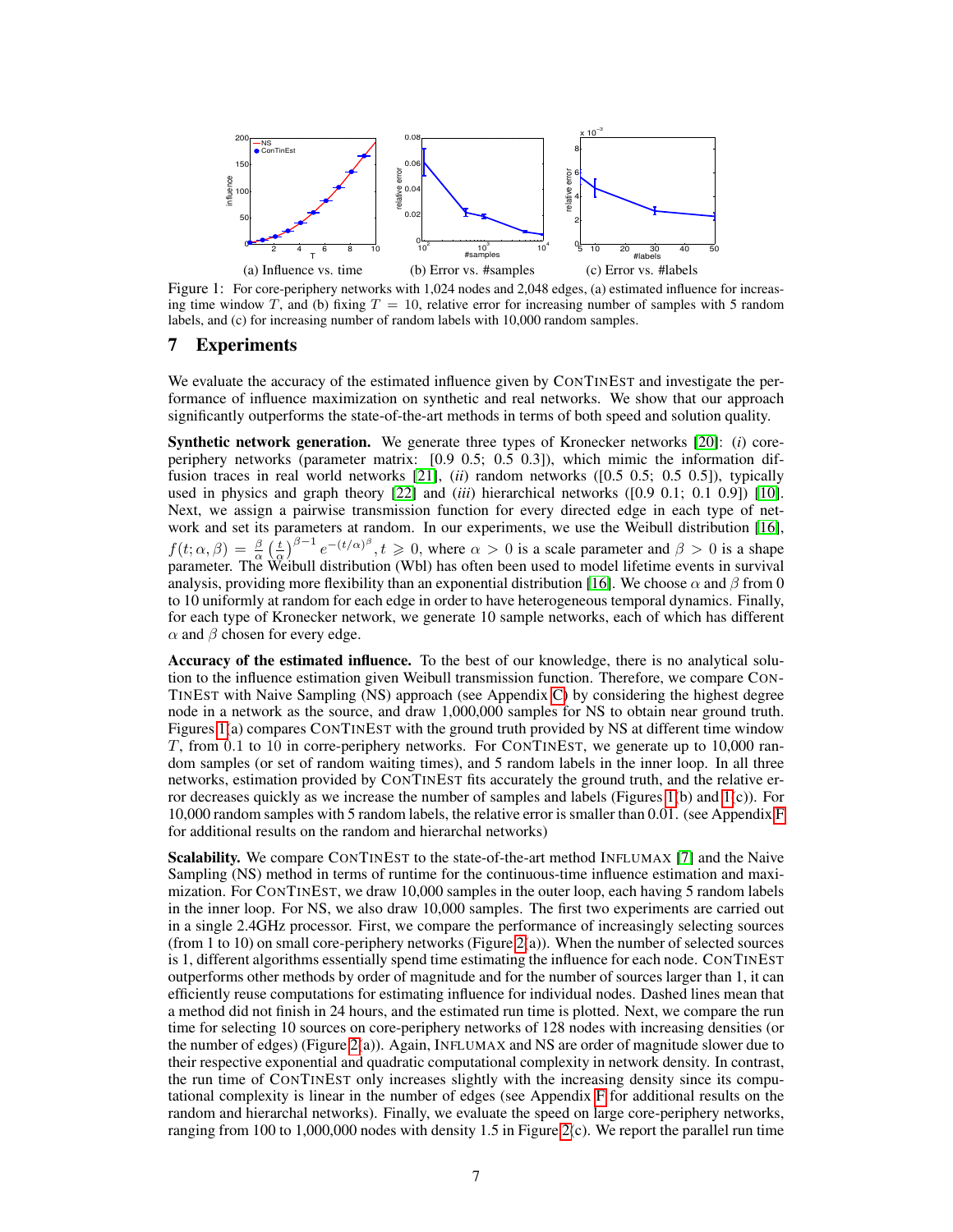

(a) Run time vs. # sources (b) Run time vs. network density (c) Run time vs. #nodes

Figure 2: For core-periphery networks with  $T = 10$ , runtime for (a) selecting increasing number of sources in networks of 128 nodes and 320 edges; for (b)selecting 10 sources in networks of 128 nodes with increasing density; and for (c) selecting 10 sources with increasing network size from 100 to 1,000,000 fixing 1.5 density.



Figure 3: In MemeTracker dataset, (a) comparison of the accuracy of the estimated influence in terms of mean absolute error, (b) comparison of the influence of the selected nodes by fixing the observation window  $T = 5$  and varying the number sources, and (c) comparison of the influence of the selected nodes by by fixing the number of sources to 50 and varying the time window.

only for CONTINEST and NS (both are implemented by MPI running on 192 cores of 2.4Ghz) since INFLUMAX is not scalable. In contrast to NS, the performance of CONTINEST increases linearly with the network size and can easily scale up to one million nodes.

Real-world data. We first quantify how well each method can estimate the true influence in a real-world dataset. Then, we evaluate the solution quality of the selected sources for influence maximization. We use the MemeTracker dataset [23] which has 10,967 hyperlink cascades among 600 media sites. We repeatedly split all cascades into a 80% training set and a 20% test set at random for five times. On each training set, we learn the continuous-time model using NETRATE [10] with exponential transmission functions. For discrete-time model, we learn the infection probabilities using [24] for IC, SP1M and PMIA. Similarly, for LT, we follow the methodology by [1]. Let  $\mathcal{C}(u)$ be the set of all cascades where u was the source node. Based on  $\mathcal{C}(u)$ , the total number of distinct nodes infected before T quantifies the real influence of node u up to time T. In Figure 3(a), we report the Mean Absolute Error (MAE) between the real and the estimated influence. Clearly, CON-TINEST performs the best statistically. Because the length of real cascades empirically conforms to a power-law distribution where most cascades are very short (2-4 nodes), the gap of the estimation error is relatively not large. However, we emphasize that such accuracy improvement is critical for maximizing long-term influence. The estimation error for individuals will accumulate along the spreading paths. Hence, any consistent improvement in influence estimation can lead to significant improvement to the overall influence estimation and maximization task, which is further confirmed by Figures  $3(b)$  and  $3(c)$  where we evaluate the influence of the selected nodes in the same spirit as influence estimation: the true influence is calculated as the total number of distinct nodes infected before T based on  $C(u)$  of the selected nodes. The selected sources given by CONTINEST achieve the best performance as we vary the number of selected sources and the observation time window.

# 8 Conclusions

We propose a randomized influence estimation algorithm in continuous-time diffusion networks, which can scale up to networks of millions of nodes while significantly improves over previous stateof-the-arts in terms of the accuracy of the estimated influence and the quality of the selected nodes in maximizing the influence. In future work, it will be interesting to apply the current algorithm to other tasks like influence minimization and manipulation, and design scalable algorithms for continuous-time models other than the independent cascade model.

Acknowledgement: Our work is supported by NSF/NIH BIGDATA 1R01GM108341-01, NSF IIS1116886, NSF IIS1218749, NSFC 61129001, a DARPA Xdata grant and Raytheon Faculty Fellowship of Gatech.